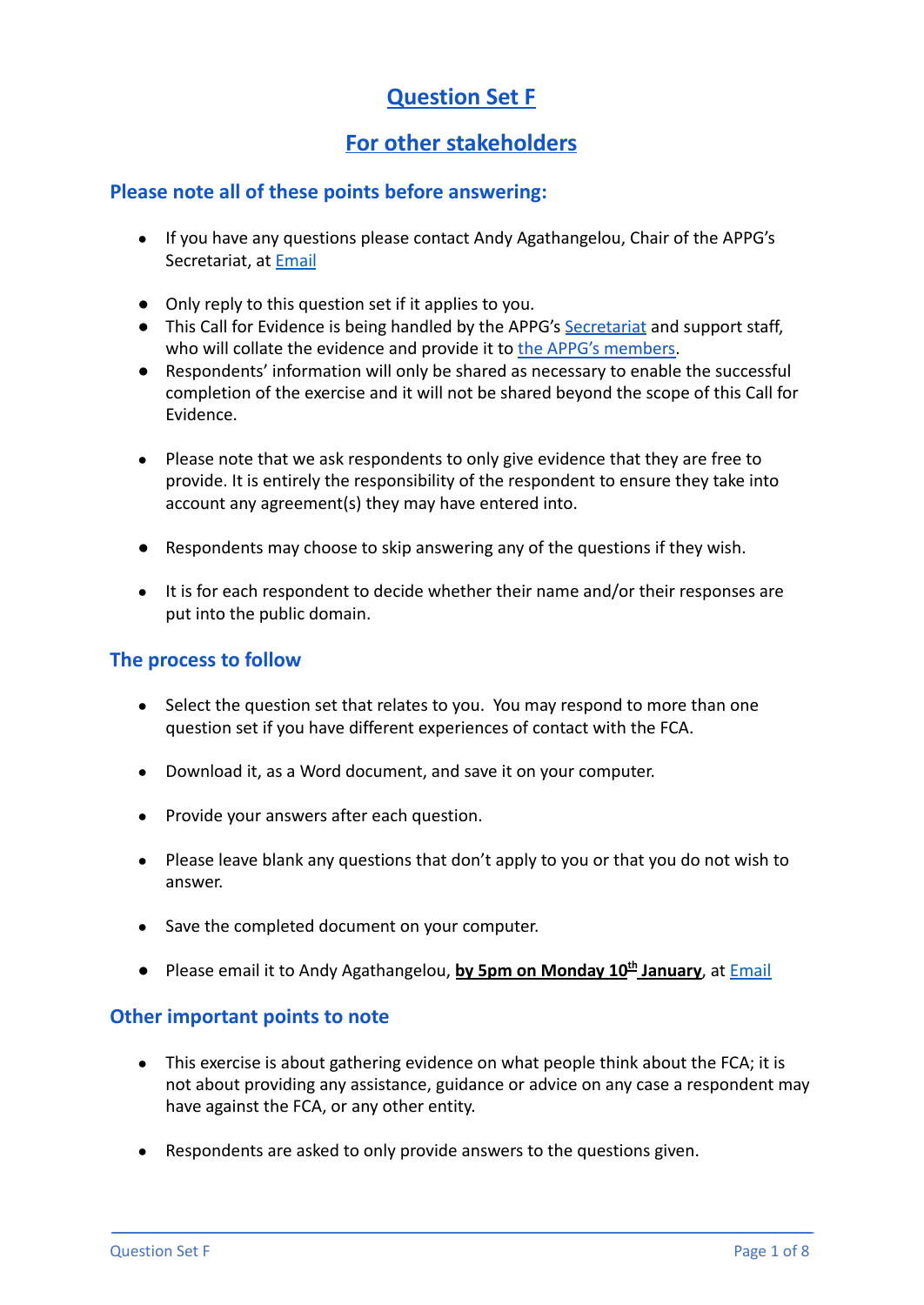● Respondents are asked to not provide any supplementary evidence or documentation.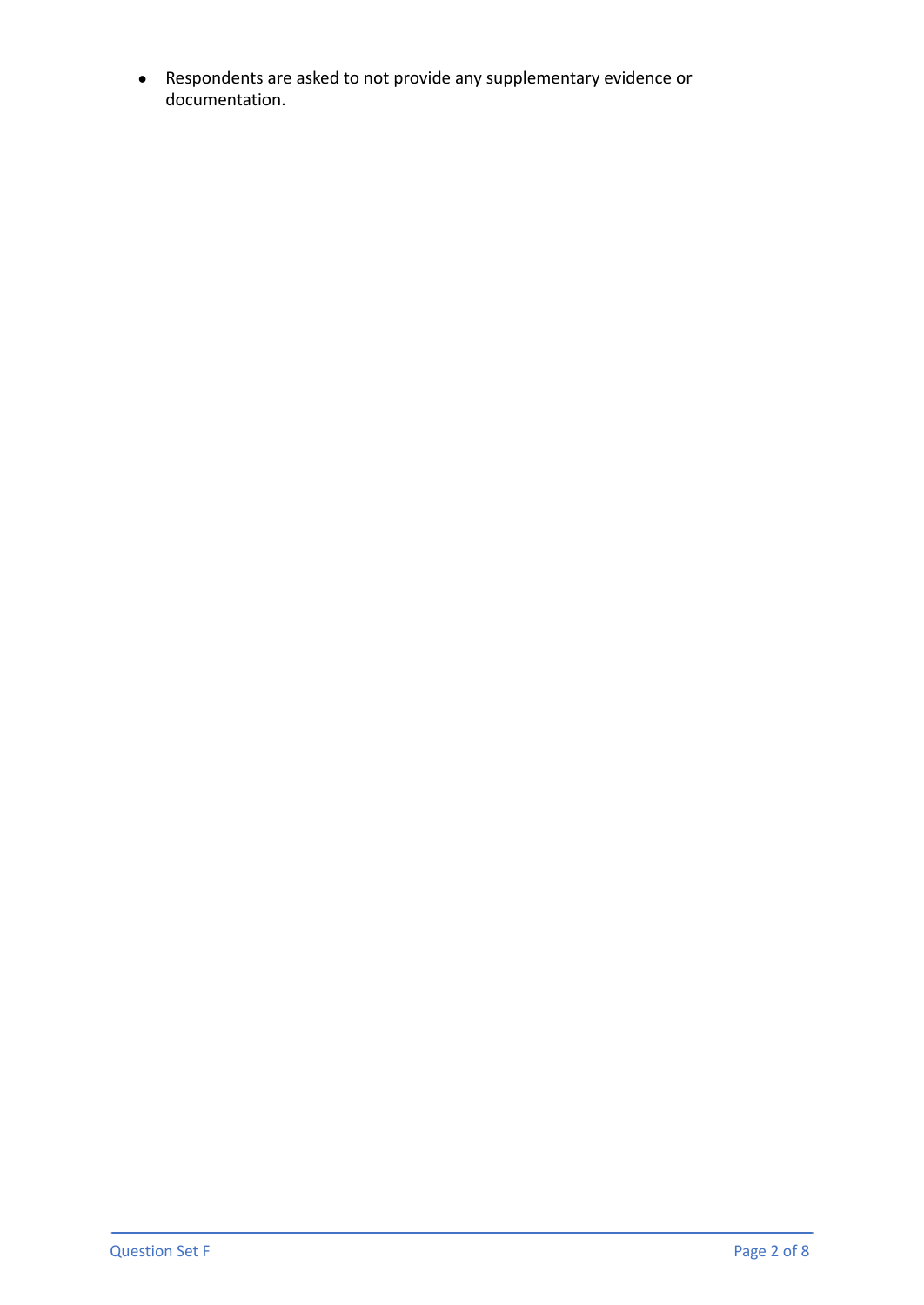# **Question Set F**

# **For other stakeholders**

## **Your Details**

#### Name:

Professor Nigel Harper Chartered Banker

Company/Business (if applicable):

Ethical Banking Standards Council

Address including postcode:

REDACTED

Email address:

REDACTED

Mobile telephone number:

#### REDACTED

#### **Permissions**

- o Do you give permission that your name is put into the public domain?
- o Please enter Yes or No. YES
- o Do you give permission that your response is put into the public domain?
	- Please enter Yes or No. YES (With Email address, phone number and postal address redacted).

# **Questions**

- 1. Please tell us about yourself and outline, just briefly to begin with, how you came to interact with the Financial Conduct Authority? I was employed by HMRC as their sole Retail Banking Specialist for Large Business Tax from 2009-2016 when I retired.
- 2. What is your interest in, or connection with, the FCA?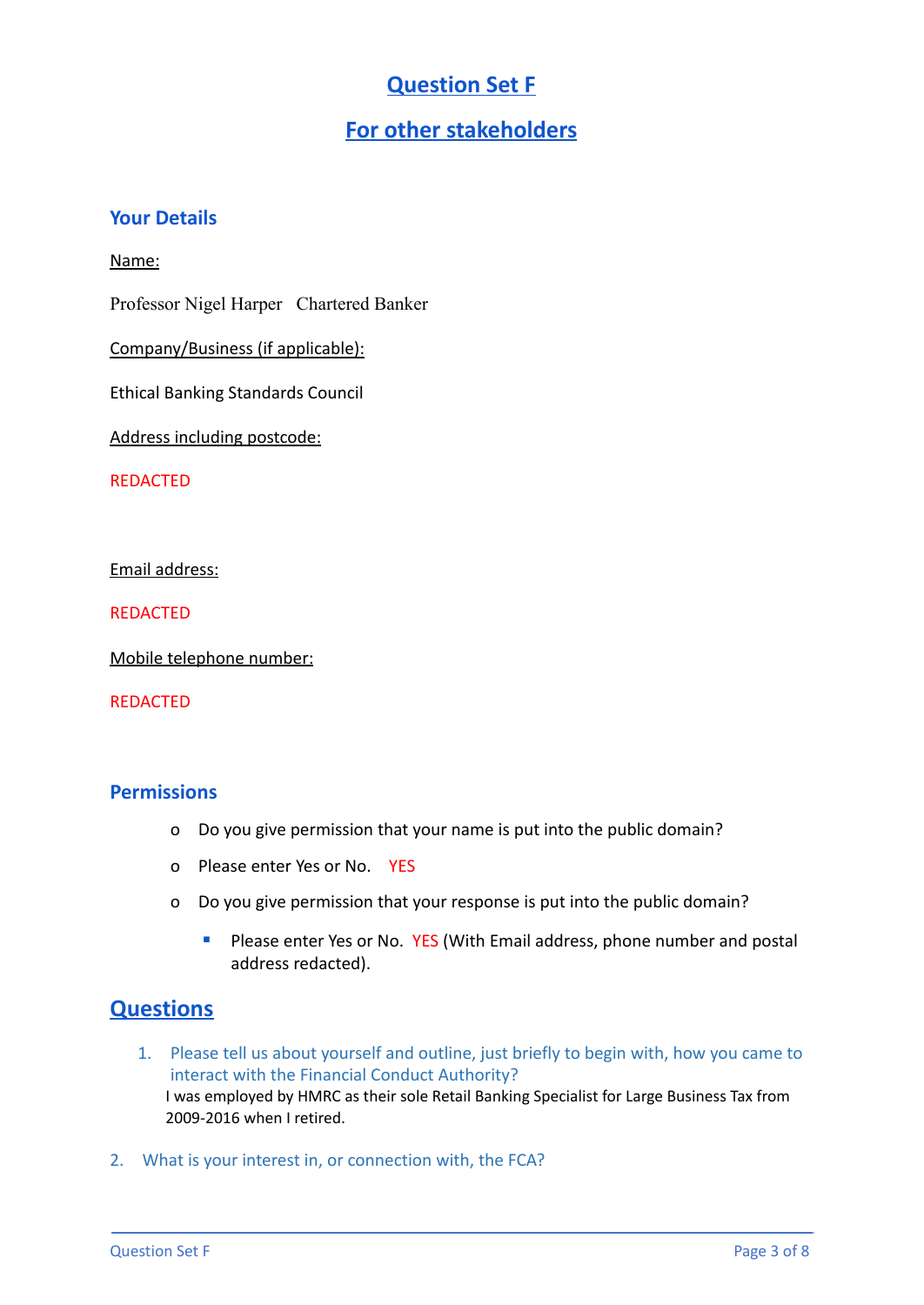As liaison for Large Business Tax, I met with Dr. Andrew Bailey to discuss issues that HMRC investigators revealed when examining the Large Bank's Tax Returns and their egregious Tax avoidance schemes. I had on-going dialogue with Dr. Andrew Bailey, John Davidson and many other at FCA, HMT and BoE officials.

#### 3. Briefly describe the interactions you have personally had with the FCA.

Meetings and a plethora of email traffic concerning banking fraud and corruption. Blatant fraud by Lloyds Banking Group Directors and Senior Management and HSBC Directors about film schemes and Tanker Leasing defeasance. The evidence is lodge with the Upper Tier Tribunal which is there for all to see. With regards to Film schemes over 1 million documents are lodged at the Court.

#### 4. In broad terms, what have your dealings with the FCA been like?

Sadly, they have never acted honourably, ethically, or morally. They block many HMRC initiatives ably supported by former Chancellors who protect their buddies. This is particularly relevant when dealing with Film schemes.

#### 5. Have you ever witnessed any actions or conduct that, in your reasonable belief, breached any law, regulatory code or applicable or relevant policy? If so, please explain which law, code or policy you believe was breached.

The HSBC Film schemes promoted by Accountants Agents who were unregulated with the abuse of the "sophisticated investor" classification enabled money laundering regulations to be abused. One file note in HSBC's books referred to a Person called "Mafia"!!!! I wrote a Report for Dr. Andrew Bailey which recommended that the Chairman of the Bank at that time was prosecuted. The evidence was overwhelming.

I also had considerable email traffic between myself and John Davidson regarding the lack of qualified bankers. I was pressing for the FSA and FCA to make it compulsory for Bankers to be professionally qualified. Both Dr. Andrew Bailey and John Davidson thought that bankers would not appreciate this, and they had no interest in pursuing this. This was despite the fact that unqualified bankers had destroyed global economies in 2008 and beyond.

Unfortunately, Dr. Andrew Bailey whom I met in 2012 is a very different person today. The bullying and threats from Lloyds Banking Group, RBS and the Treasury have led to him being subservient and compliant with the bankers' frauds and corruption. I know him to be an honourable man and a person that I once respected highly. Indeed, one conversation that we had related to the corruption within the Investment Banking sector, and he told me that he would never hire an Investment Banker. How have things changed? I still believe that `deep down he is intrinsically honest. I could see that he was under enormous pressure, and I offered to protect his back from the corruption and fraud that bankers were undertaking. I offered to work for him. Unfortunately, this offer was never accepted. I have the emails. I would have stopped this situation dead in its tracks.

I knew this because of my work within HMRC, where I recommended on many occasions that bankers should have been prosecuted, along with their fraudulent and corrupt Agents.

Laws Breached: AML and Large Business Exposure Regulations in addition to all the FCA Principles of Business.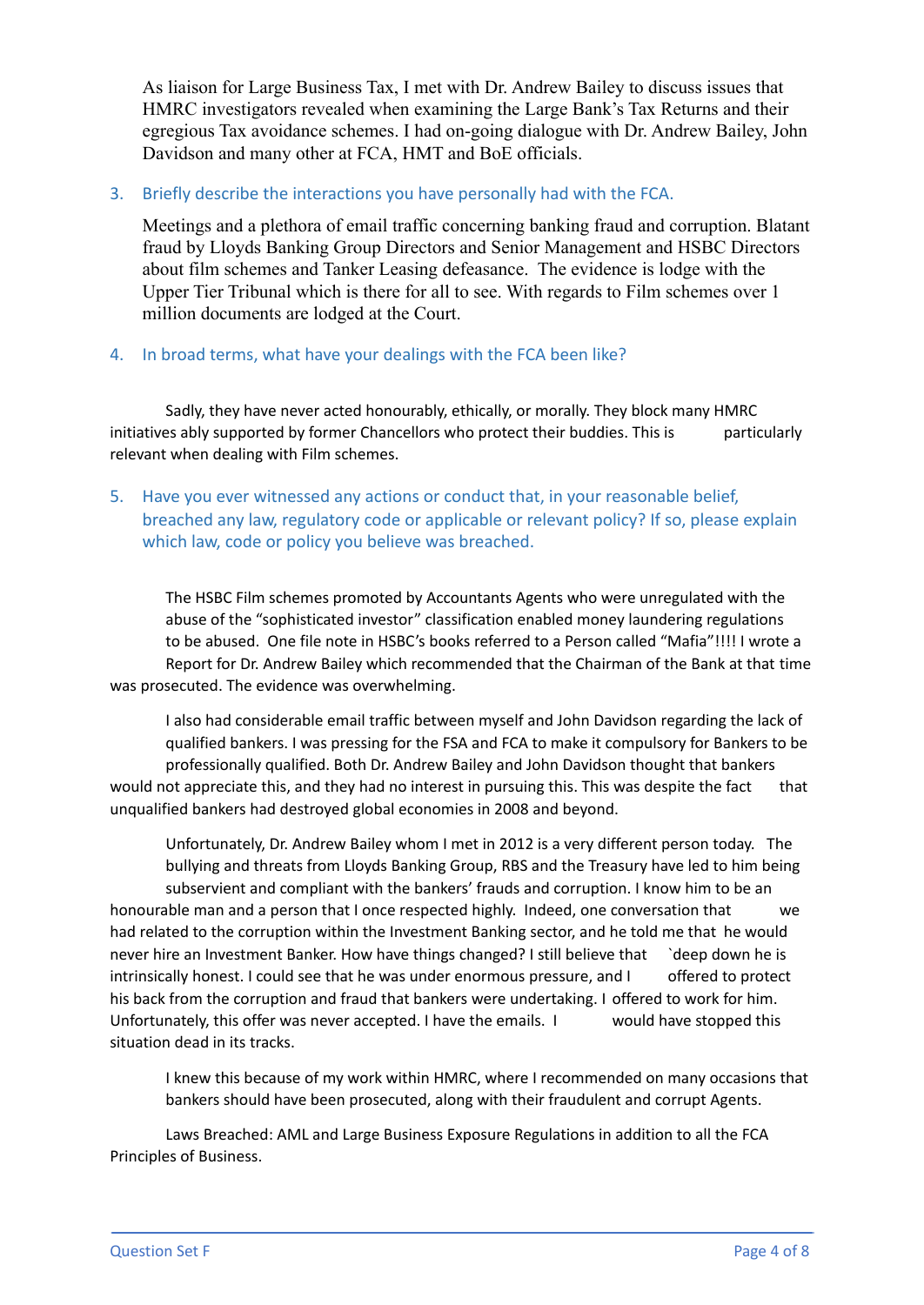- 6. Have you experienced situations where interacting with the FCA has been helpful to either yourself or others? If so, please explain what made the interaction(s) helpful. NO.
- 7. What are your thoughts on whether the FCA lacks the powers that it needs; or conversely, that it doesn't make good use of the powers it already has?

The smoke screen that Dr. Andrew Bailey and the FCA hide behind, namely the "perimeter" is a sham.

Both the Banking Licence and Stock Exchange Listings Rules require bankers to act with integrity, skill, and honesty. All the 11 FCA Principles of Business Apply.

To act otherwise should lead to the Bank of England and FCA withdrawing or suspending Banking Licenses and Stock Exchange Listings. This has not happened on anyone's watch, except when Osborne closed the corrupt and failed FSA.

This now needs to happen to the corrupt and failed FCA so that Boris can instal a "Controller for Banking" and "Professional Complaints Regulator for all Agents" to ruthlessly police their activities and instil discipline across the Financial Services sector.

Corruption and fraud should never be tolerated.

The FCA have the powers, but no one knows how to apply them, because they are not qualified bankers. Why would a politician know anything about banking when they have no expertise or knowledge of the profession that they are supposed to regulating?

This is akin to asking an Estate Agent to undertake brain surgery upon a patient. Impossible to do successfully.

8. Have you experienced any difficulties or shortcomings in your interactions with the FCA?

Yes. FSMA, GDPR, Companies Act, Employment Law, AML, all prevent honest regulators to regulate robustly and ruthlessly. The Laws are determined by the Agents who leave so many holes for their lawyers to crawl through and destroy the "spirit of the law" and permit lawyerfest to occur. SMCR is unworkable.

9. Have you experienced the FCA being reluctant to give clear answers to questions? Yes.

### 10. What is your perception of the culture of the FCA, and what do you think of it?

Corrupt and fraudulent culture led by a Chairman, (appointed by the Treasury) who believes that it is alright to game the Tax Authorities. (Sorry gov, did not mean to do this!!! mentality pervades the whole of the Board. Who is Regulating? No one.

11. Have you ever complained officially about the FCA; if so to whom? What happened, and how do you feel about what happened? What feedback, if any, have you had about your complaint? How helpful was the feedback? How long has it taken for your complaint to be processed?

Yes, I ask for the FCA to prosecute Charles Randall and Nikhil Rathie only 5 days before Charles Randall announced his intention to step down. His complete failure to control and regulate those crooks who have been fined (fines equate to crimes) is legend.

12. What do you think about the possibility of conflict-of-interest issues at the FCA?

This is endemic throughout the Company.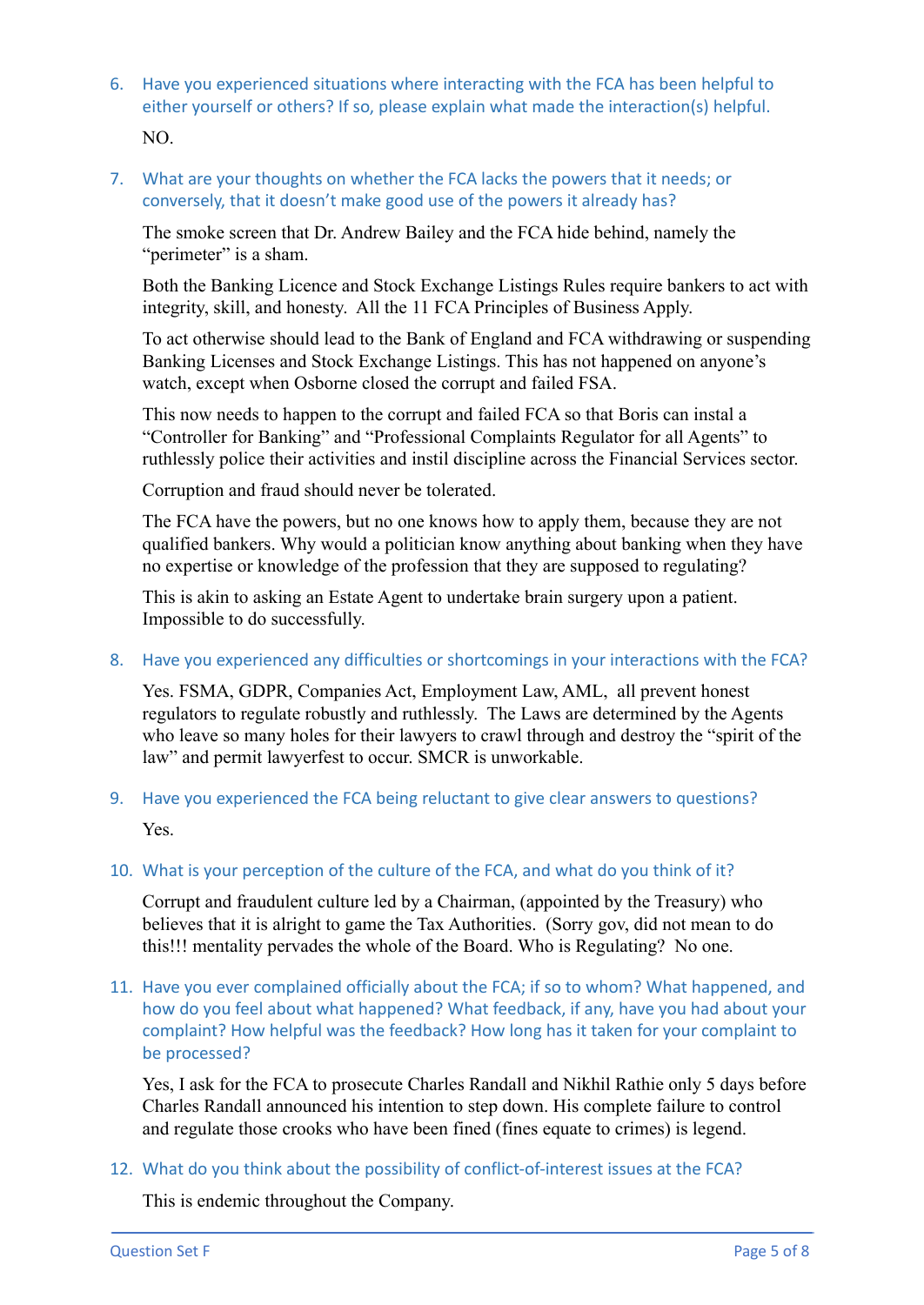13. Do you believe there should be spot checks by the FCA on regulated and/or unregulated entities, perhaps similar to the spot-checks by VAT inspectors

Yes, without a doubt. But not announced as they are now.

14. What positives are there about the FCA that you would like to comment on?

None. They enable corruption and fraud in the city. Untouchable.

15. If you could change three things about the FCA, what would they be?

Close them down.

Install a Controller for Banking and Professional Complaints Regulator for all Agents and

Employ qualified and time served professional bankers and Fraud Police to act as ruthless regulators.

#### 16. The FCA is undertaking a Transformation Project. Do you have any comments to make about that?

Scrap the FCA and start again. The cancer is deep routed and must be eradicated. They have too many victims that they have failed to protect. The fines culture enables fraud and corruption to permeate every orifice of government, banking, and Financial Services.

As an Ambassador for the TTF and Action4Justice I have been sickened by the trauma, financial terrorism that the FCA has inflicted upon all victims of financial terrorists.

Banking when I joined in 1971 was never set up to make customers commit suicide!!!

Oxford University Report a few years ago confirmed that some 10,000 bank customers had committed suicide since 2008. One is bad enough. 10,000 is corporate murder which continues today ably assisted by HMRC with the Mortgage Prisoners with John Glen leading the pack. Poorly trained staff and management permit the FCA's failure.

#### 17. Are there any other comments that you would like to make?

My reference copied below from the Chartered Banker Institute tells you all that you need to know about my persistence in truth and integrity for banking.

Despite the Equalities Act guaranteeing me an interview at HMT they considered my application and from what I have been told it appears that my views are too honest and unacceptable for the Bank of England, so I have not been called for interview. I was told that the Treasury were unhappy with my Book which I included with my application. I know it told too many home truths. I am one of the most qualified and experienced bankers in the Country. I am too honest. They want dishonest and compliant people who are ignorant about the Principles of Banking and Law Relating to Banking.

At least I know the Treasury do not want honest bankers anywhere near banking. This would highlight their deficiencies, corruption, and fraud.

My application to join the Bank of England as External Member Prudential Regulation Committee from CEO Chartered Banker Institute.

It is left to me and others to prosecute Chairman of Bank's as the FCA do not do this.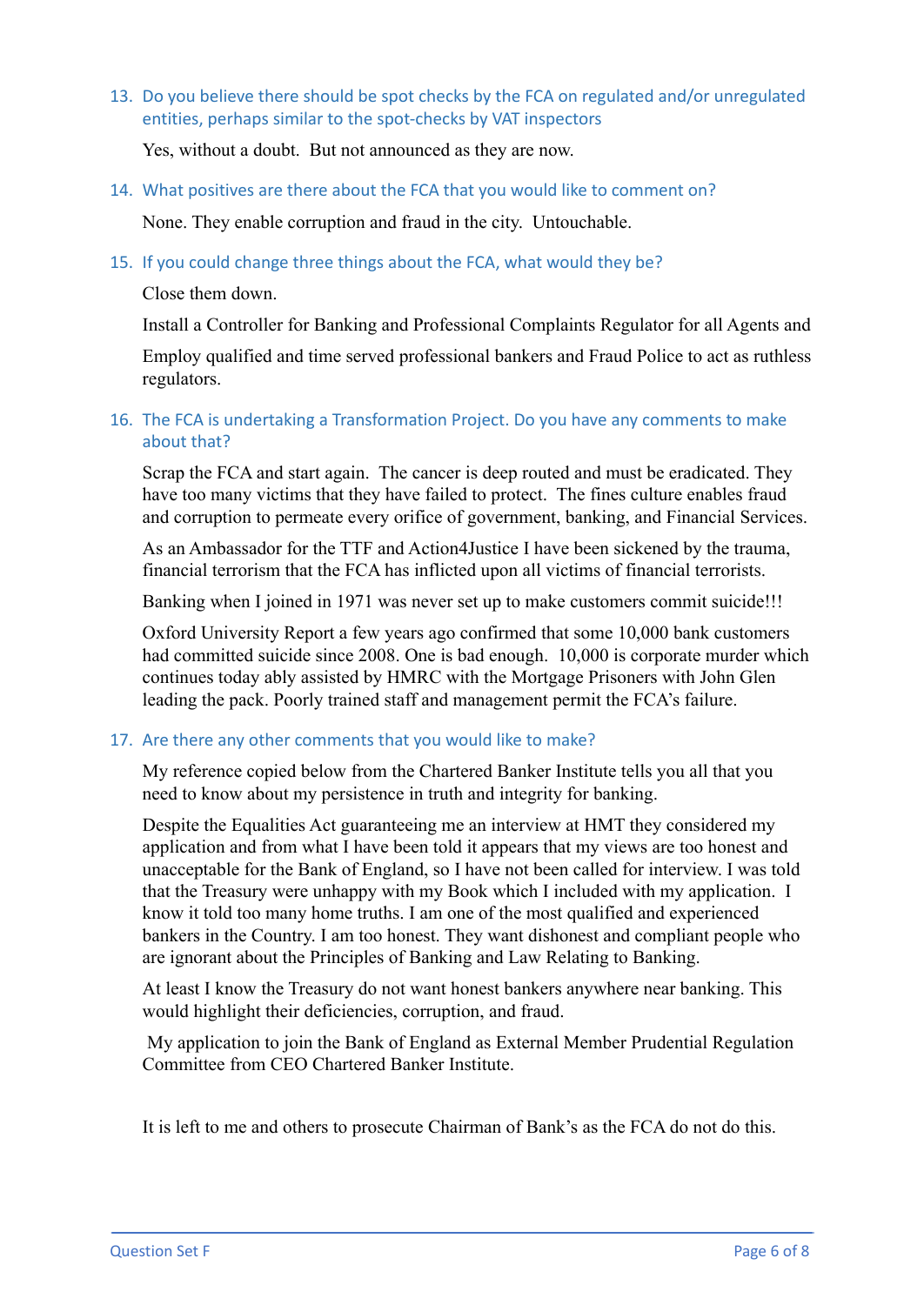16th September 2021

Dr. Andrew Bailey Governor Bank of England Threadneedle Street London EC2R 8AH

# **External Member Prudential Regulation Committee: Professor Nigel Harper**

Dear Andrew,

On behalf of the Chartered Banker Institute, and personally, I am delighted to have this opportunity to provide a reference for Nigel, who I believe is well-known to both of us and to the wider banking community.

I have known Nigel for more than a decade as a highly qualified and greatly experienced finance professional; a Chartered Banker and a Fellow of the Chartered Banker Institute. He couples his extensive expertise and experience as a lending banker and, more recently, banking adviser to bodies such as HMRC with an unshakeable commitment to professionalism – that is, the sense that bankers should conduct themselves in a manner that puts customers' and the public interest before their own.

Above all, Nigel is a man of high integrity and remains a tireless advocate for the proud traditions of banking. He is unafraid to 'speak truth to power' when he uncovers evidence that others, especially those in positions of authority, do not hold themselves to the same high standards of professionalism that he does. He speaks up when others hold their counsel.

As a former Council member of the Institute, and more recently with other educational institutes as an examiner and educator Nigel has made a significant contribution to the training and development of future generations of banking and financial services professionals. He is a strong supporter of the importance of 'traditional' aspects of banking education such as the canons of lending, coupling this with an appreciation of how such traditional precepts can be applied to banking as it is today.

If you and your PRA colleagues are seeking to make significant changes, I am sure Nigel would make an immediate impact and would therefore be worthy of appropriate consideration for this key role as an External Member of the Prudential Regulation **Committee.** 

Yours sincerely,

Sur Ry

Question Set F Page 7 of 8